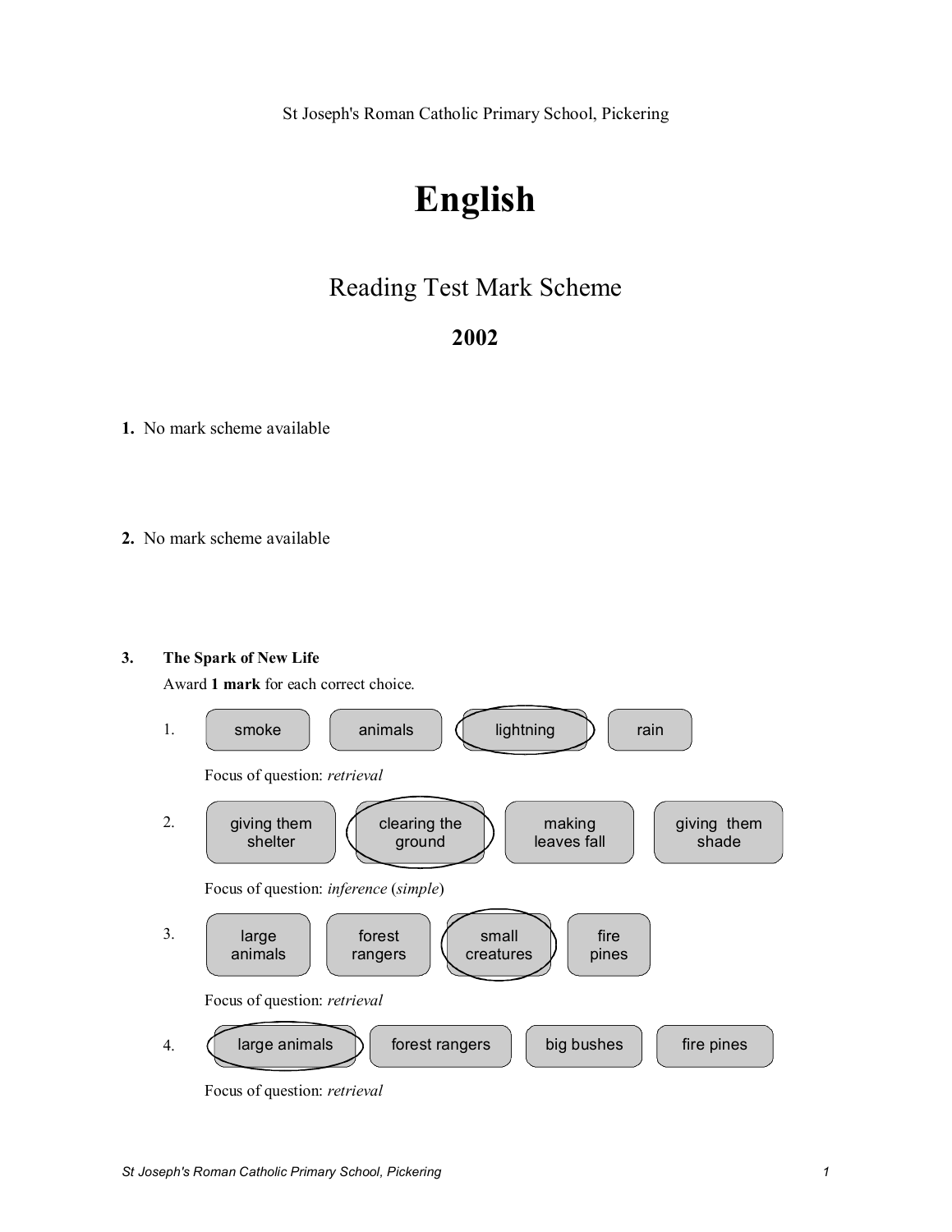|   | 5.                                                                                                                           | less soil<br>less grass<br>more variety<br>more space                                               |               |  |  |
|---|------------------------------------------------------------------------------------------------------------------------------|-----------------------------------------------------------------------------------------------------|---------------|--|--|
|   |                                                                                                                              | Focus of question: inference (simple)                                                               |               |  |  |
| 6 |                                                                                                                              |                                                                                                     | up to 5 marks |  |  |
|   | Focus of question: <i>inference</i> (simple)<br>Award 1 mark for answers which refer to the fire/heat melting the resin, eg: |                                                                                                     |               |  |  |
|   |                                                                                                                              | the fire melts the sticky resin;                                                                    |               |  |  |
|   |                                                                                                                              | the seeds are held in resin which melts in the heat and releases the seeds.                         |               |  |  |
|   |                                                                                                                              |                                                                                                     |               |  |  |
|   | Do not accept references to the <i>cone</i> melting.                                                                         |                                                                                                     |               |  |  |
| 7 | Focus of question: <i>inference</i> (simple)                                                                                 |                                                                                                     |               |  |  |
|   | Award 1 mark for references to the monkeys' change of diet, eg:                                                              |                                                                                                     |               |  |  |
|   | by changing their diet;                                                                                                      |                                                                                                     |               |  |  |
|   | they now lived on dried fruits, young shoots and insects.                                                                    |                                                                                                     |               |  |  |
|   | Do not accept responses which simply list the foods eaten after the fire.                                                    |                                                                                                     |               |  |  |
|   |                                                                                                                              |                                                                                                     | 1 mark        |  |  |
| 8 | Focus of question: retrieval                                                                                                 |                                                                                                     |               |  |  |
|   | (a)                                                                                                                          | Award 1 mark for reference to either of the following:                                              |               |  |  |
|   |                                                                                                                              | signs of new plant growth, eg:                                                                      |               |  |  |
|   |                                                                                                                              | • grasses and plants began to grow;                                                                 |               |  |  |
|   |                                                                                                                              | or insects and/or small animals present, eg:                                                        |               |  |  |
|   |                                                                                                                              | • small animals came to feed on the new growth.                                                     |               |  |  |
|   |                                                                                                                              | Also accept direct quotation of appropriate parts of the text.                                      | 1 mark        |  |  |
|   | (b)                                                                                                                          | Award 1 mark for responses which refer to the greater variety of plants and/or animals,<br>eg:      |               |  |  |
|   |                                                                                                                              | • new / different kinds of trees grew there;                                                        |               |  |  |
|   |                                                                                                                              | • new / different / large animals moved in.                                                         |               |  |  |
|   |                                                                                                                              | Also accept direct quotation of appropriate parts of the text.                                      |               |  |  |
|   |                                                                                                                              | Do not accept: more animals /plants.                                                                |               |  |  |
|   |                                                                                                                              |                                                                                                     | 1 mark        |  |  |
| 9 | (a)                                                                                                                          | Focus of question: <i>inference</i> ( <i>complex</i> )                                              |               |  |  |
|   |                                                                                                                              | Award 1 mark for answers which link both parts of the title with the content, eg:                   |               |  |  |
|   |                                                                                                                              | • after the fire (the spark) new life begins;                                                       |               |  |  |
|   |                                                                                                                              | because the fire burns down the forest and gives good space for things to grow;                     |               |  |  |
|   |                                                                                                                              | a 'spark' can cause a forest fire which destroys the forests but encourages 'new life';             |               |  |  |
|   |                                                                                                                              | after a fire the result isn't always bad and there is new life, so it's describing what<br>happens. |               |  |  |
|   |                                                                                                                              |                                                                                                     | 1 mark        |  |  |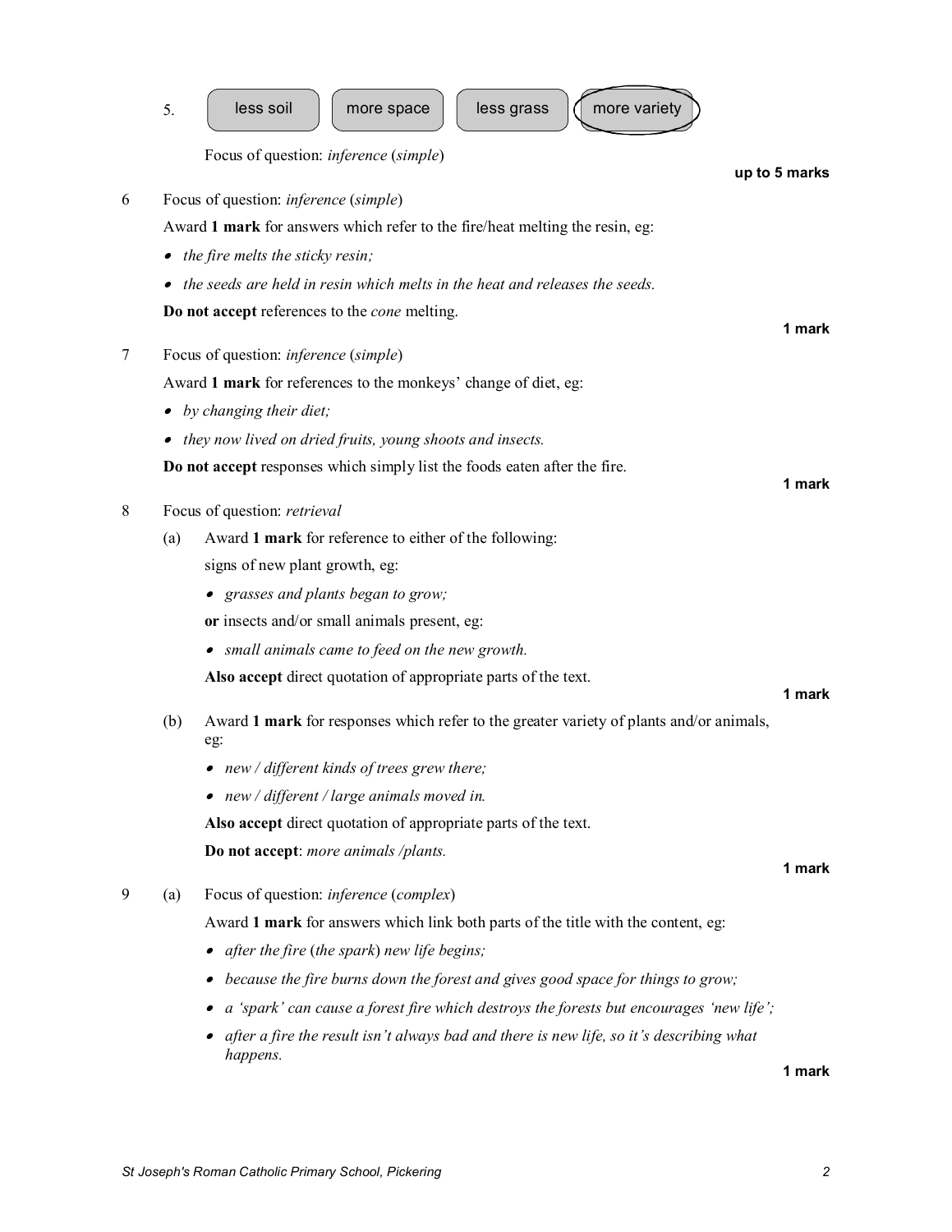# (b) Focus of question: *understanding of organisational features of text*

Award **1 mark** for reference to summarising the stages of the cycle, eg:

- · *if you have to read things quickly it gives you the most important stuff;*
- · *to tell you what the writing is going to be about;*
- · *it's telling you the stages of what happens before and after the fire.*

**Also accept** references to captions for the photographs, eg:

· *the writing tells you what is going on in the pictures*

**Do not accept** very general responses which could relate to the whole text, eg: *it tells you what happens* / *it gives you more information,* or references to impact, eg: *to make the facts stand out more,* **or** reference to subheadings without development.

#### **1 mark**

**1 mark**

(c) Focus of question: *understanding of organisational features of text*

Award **1 mark** for references to the sequence of events, the cyclical nature of the process or the function of the arrows in guiding the reader, eg:

- · *it shows a cycle of events which will happen again and again;*
- · *to show that it's a cycle;*
- · *the arrows show you where you have to go next.*

**4.** No mark scheme available

## **5. There's a Fire in the Forest**

| 1 | Focus of question: <i>inference</i> ( <i>simple</i> )     |                                                                                 |                 |  |  |  |  |
|---|-----------------------------------------------------------|---------------------------------------------------------------------------------|-----------------|--|--|--|--|
|   | Award 1 mark for each of the following responses:         |                                                                                 |                 |  |  |  |  |
|   | fire / flames / fierce burning;<br>(a)                    |                                                                                 |                 |  |  |  |  |
|   | (b)<br>water / stream / safety / sanctuary / shelter.     |                                                                                 |                 |  |  |  |  |
|   |                                                           | 1 mark                                                                          |                 |  |  |  |  |
| 2 | Focus of question: <i>recognition of language choices</i> |                                                                                 |                 |  |  |  |  |
|   | Award 1 mark for two words from the following list:       |                                                                                 |                 |  |  |  |  |
|   | (are) fleeing                                             |                                                                                 | reach           |  |  |  |  |
|   | surging                                                   |                                                                                 | (are) labouring |  |  |  |  |
|   | (are) seeking                                             |                                                                                 | straining       |  |  |  |  |
|   | driving                                                   |                                                                                 | escape          |  |  |  |  |
|   |                                                           | <b>Do not accept:</b> <i>moving</i> or complete lines or phrases from the poem. |                 |  |  |  |  |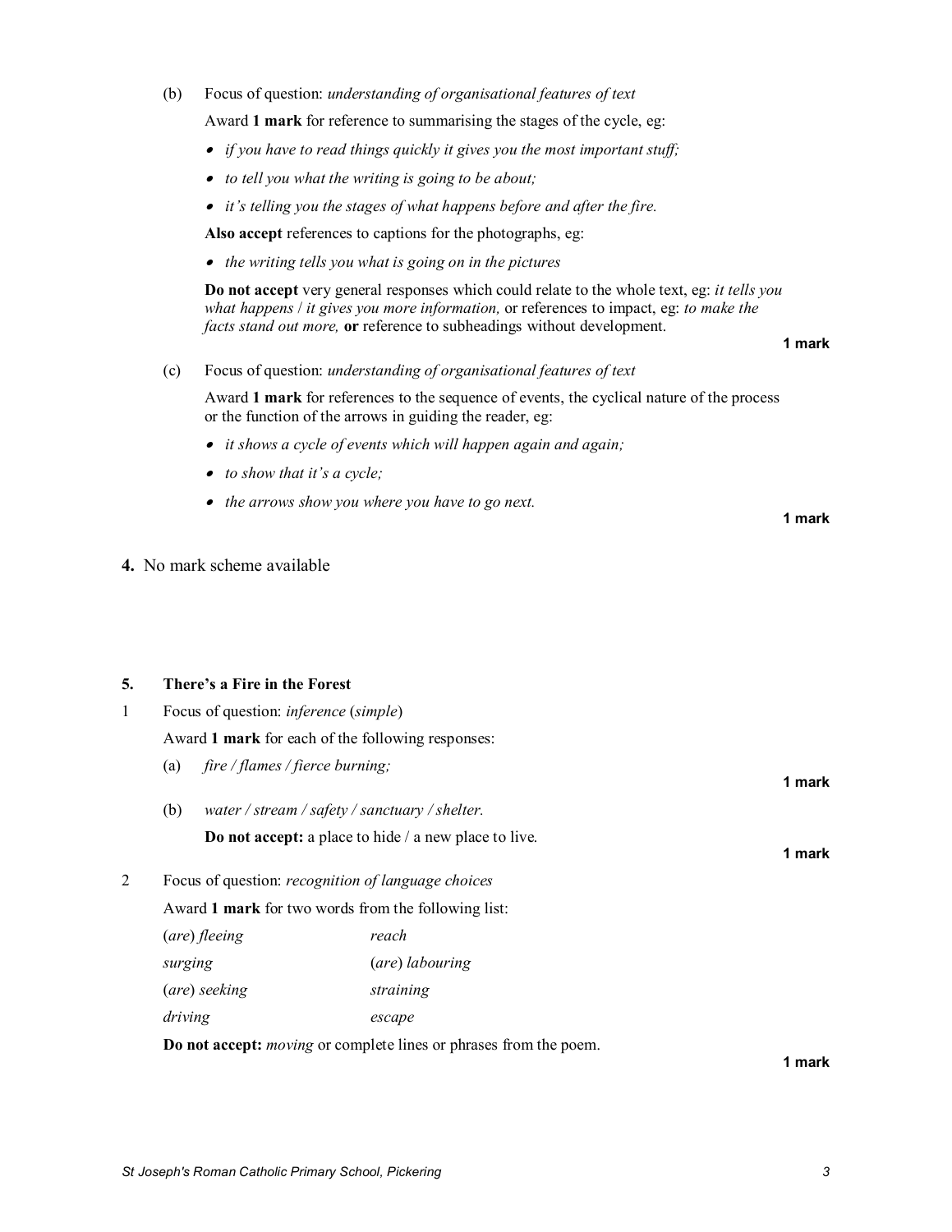*St Joseph's Roman Catholic Primary School, Pickering 4*

- 3 Focus of question: *inference* (*complex*) the fear and urgency of the animals  $\checkmark$
- 4 Focus of question: *authorial technique / effect of language choices*
	- (a) Award **1 mark** for responses which identify how vocabulary choices create the feeling of panic, eg:
		- · *fleeing, surging, really making the animals sound scared;*
		- · *there are lots of words like straining, surging, fleeing that describe the animals' exhaustion and the fire's quick movement;*
		- · *he has chosen very desperate and urgent words;*
		- · *there are lots of quick verbs which show what the animals are doing.*

**Do not accept** quotation or reference to powerful/strong verbs without some explanation of the effect.

- **1 mark**
- (b) Award **1 mark** for responses which identify how features of the poem:
	- the short lines:
	- the rhythm of the poem;
	- the repetition of some lines;

create an impression of pace, eg:

- · *there aren't many points to take a breath so you have to read fast, like the mind when panicking;*
- · *every line it's spreading faster the urgency of the animals trying to get away;*
- · *he has repeated some of the phrases so it sounds as if animals are rushing;*
- · *the lines all end with a verb such as straining, etc., before the pause leaving it in your mind.*

**Do not accept** references to short sentences.

**1 mark**

#### **6.** No mark scheme available

### **7. The Flames Come Closer**

Focus of question: *retrieval* 



2 Focus of question: *inference* (*simple*) (*identification of textual evidence*) Award **1 mark** for both (*was*) *nervous and* (*even more*) *determined* underlined and no others.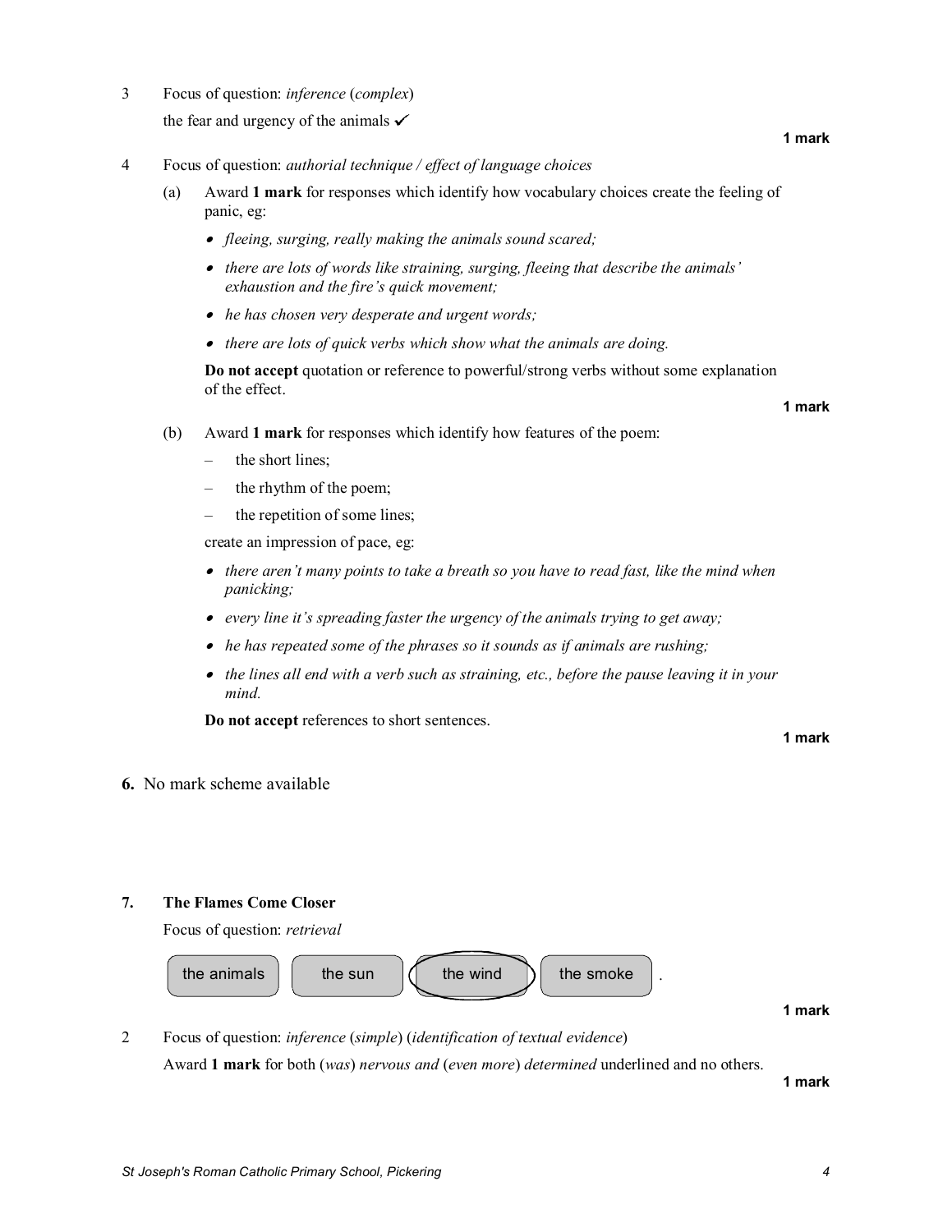3 Focus of question: *identification of structure / sequence*

Award **2 marks** for all 4 statements correctly numbered and **1 mark** for 2 or 3 correctly numbered.





#### **up to 2 marks**

#### 4 Focus of question: *retrieval*



**1 mark**

- 5 Focus of question: *inference* (*simple*) */ authorial technique*
	- (a) Award **1 mark** for reference to fire / flames.

#### **1 mark**

- (b) Award **1 mark** for responses which recognise the threat implied by the word terror, eg:
	- · *'the terror' seems more dramatic than 'the fire' or 'the flames',*
	- · *'terror' makes you think that something really bad is going to happen;*
	- · *it's making it sound very frightening and it may harm them;*
	- · *because terror describes horror and means scary.*

Also, award **1 mark** for answers which explain that the writer is suggesting an instinctive reaction on the part of the animals / taking the animals' point of view, eg:

- · *because it is a terror to the animals;*
- · *it shows that they didn't know what it was but they just ran anyway;*
- · *the word terror means worried and frightened and that's what the animals were when there was a fire;*
- · *they don't know what fire is, all they know is that it causes terror.*

### **Do not accept:**

- very general responses, eg: because the fire was a danger / to create suspense and make you read on;
- responses based on the word 'terror', eg: *because fire is terrifying*;
- imprecise explanations, eg: *terror means horrified.*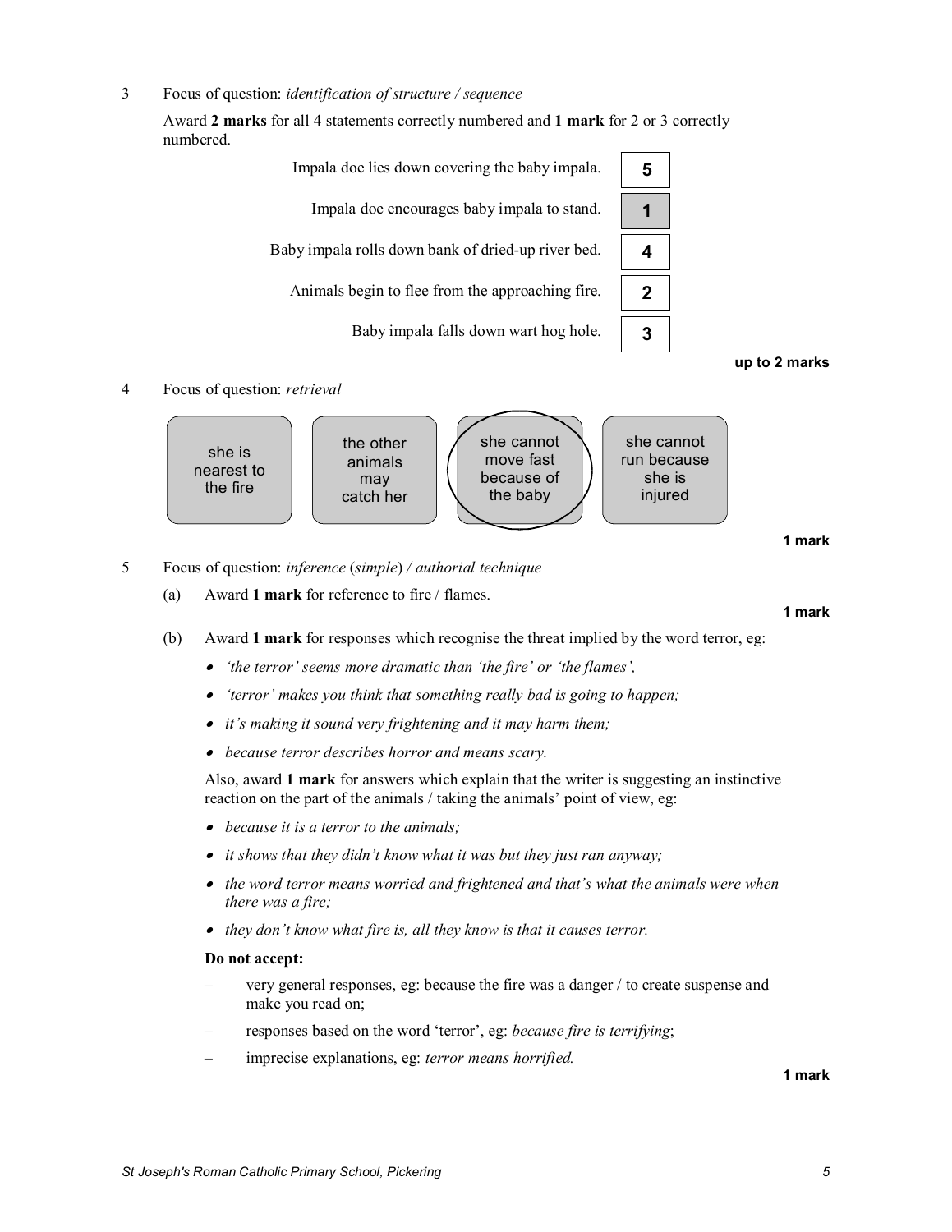6 Focus of question: *inference* (*complex*)

Award **1 mark** for answers which explain that the baby impala did not know what was happening / about the danger associated with fire because he was so young.

Award **1 mark** for recognition, which may be implicit, that the baby's lack of fear meant that escape was harder for the impala doe, eg:

- · *this means he didn't really understand.* (*1 mark*)
- · *he is a baby and doesn't know about danger. It is important because if he knew what was going to happen he wouldn't just lie there.* (*2 marks*)
- · *it means he doesn't know what fear is and what fire is so if he doesn't know why would he be afraid? It is important because he slows his mother down and that is one of the points of the story.* (*2 marks*)

#### **up to 2 marks**

7 Focus of question: *inference* (*complex*) (*motive*)

Award **1 mark** for answers which recognise that the hesitation indicates that the doe has a dilemma, eg:

- · *she was thinking about what to do;*
- · *she wants to live but is scared.*

Award **2 marks** for answers which explain the situation faced by the doe of whether to escape to safety or to return to the fawn, eg:

· *she didn't know whether to rescue her baby or to escape herself.*

Award **3 marks** for answers which explain the situation faced by the doe and also include the sense of the doe's terrible dilemma, eg:

- · *she felt very nervous because she didn't know whether to leave the little baby to die or to stay with him;*
- · *the impala doe was so scared about the fire she was contemplating leaving her newborn baby and going on to save her own life;*
- · *she wasn't sure whether she should go on running, leaving the baby behind and almost securing her own safety or whether she should shield the baby impala from the flames. She must have been very scared because she was staring death in the face.*

#### **up to 3 marks**

#### 8 Focus of question: *understanding effect of language choices*

Award **1 mark** for responses which focus on the doe's agility, eg:

- · *the doe was very graceful;*
- · *it was a spectacular leap;*
- · *the leap was magnificent.*

Award **2 marks** for responses which recognise the effectiveness of *beautiful* in acknowledging the doe's selflessness in returning to the fawn, eg:

- · *the doe was returning to save the baby impala;*
- · *she was risking her life for the baby;*
- · *it shows she cared;*
- · *because the action she took was beautiful. She chose to try and save her baby's life.*

**up to 2 marks**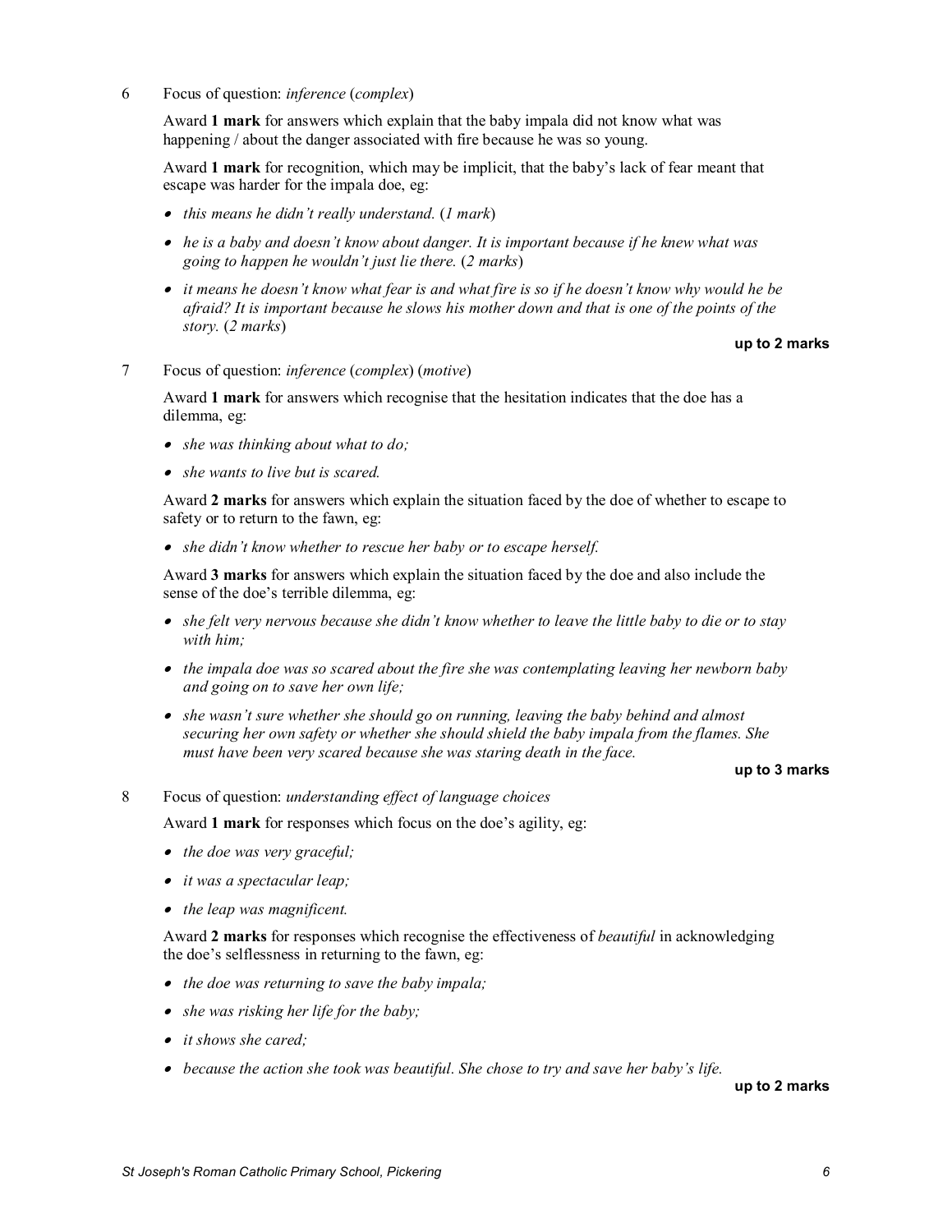9 Focus of question: *identification of textual evidence*

Award **1 mark** for any one of:

- (*the*) *danger had passed;*
- (*the*) *flames had gone;*
- (*a*) *welcome breath of air.*

**1 mark**

10 Focus of question: *authorial technique*

Award **1 mark** for any of the following points, to a maximum of **3 marks:**

- gradual involvement of more and larger creatures as the fire gets nearer;
- how the animals sense the approaching fire or are unable to move away;
- how the actions of the animals show fear, such as whimpering, nipping, barking;
- suggestion of haste / rush, such as animals fleeing;
- predators ignoring their prey;
- aspects of the fire such as thickening smoke, approaching flames, vague smell of burning;
- use of specific vocabulary such as *fled, alarm, approaching flames, furiously.*

Eg:

- · *by saying that the animals are fleeing in their hundreds and thousands;* (1 mark)
- · *it says the smoke came out of nowhere from the north;* (1 mark)
- · *the way everything is calm then the animals are barking and running, whimpering. It is very noisy and how everything just rushes and the impala doe is left alone nervously with her baby;* (2 marks)
- · *all the animals were running away trying to go from the danger. There was also a smell of burning so that meant the fire was coming closer. The fire was two miles away so it was burning a lot of things;* (2 marks)
- · *he starts with the insects and small animals and then a whole lot of animals come running out but the impala doe and her baby are just stuck there while the fire comes nearer and nearer;* (3 marks)
- · *he builds it up as at first, only the little creatures start to flee. Then the bigger ones. Finally, all the predators and large animals start to flee. He also includes smells, sights and sounds, and adds feelings of terror, such as 'There was a vague smell of burning covering the whole landscape' and 'only those unable to run stayed to wait for the terror'.* (3 marks)

**Do not accept** quotations without any interpretation.

**up to 3 marks**

**8.** No mark scheme available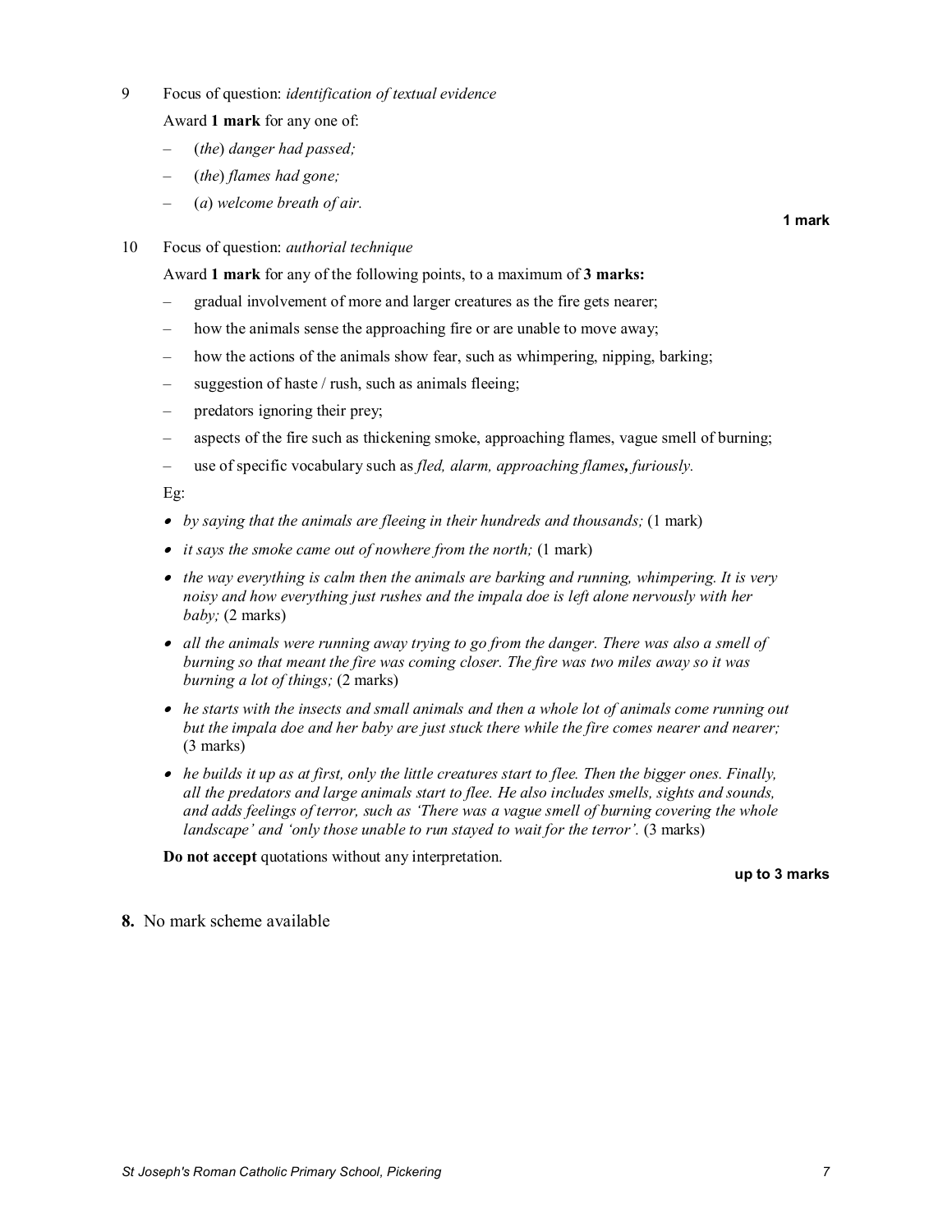#### **9. Fire threatens thousands of acres**

1 Focus of question: *retrieval*

Award **1 mark** for any of the following points to a maximum of **2 marks**:

- · *making a firebreak / cutting down trees to stop the fire spreading / cutting down trees in its path;*
- *using high-tech equipment;*
- · *using foamspraying helicopters / spraying foam;*
- · *calling for more help/getting soldiers to help.*

**Do not accept**: *by cutting down trees / from the air / helicopters.* 

2 Focus of question: *inference* (*simple*)

Award **1 mark** for each box correctly ticked.

If more than two boxes are ticked, award no marks.

The fire is dangerous to people living in the area.



Fire fighters have succeeded in getting the fire under control.

Some people think that fires like this should be left to burn.

Nothing can grow after the fire has destroyed the forest.

**up to 2 marks**

3 Focus of question: *inference* (*simple*)

Award **1 mark** for any of the following points:

- it is a waste of resources;
- letting the forest burn is part of good forest management it destroys dead wood;
- the forest will grow again  $\ell$  it is just a stage in the cycle.

**Also accept:** *because it's no threat to human life or property*.

**Do not accept:** *it will go out by itself.* 

4 Focus of question: *authorial technique*

Award **1 mark** for any of the following points.

They have different feelings / opinions / points of view, eg:

- · *she has quoted them because they are two people with different opinions and they're arguing;*
- · *to say what they think and you could choose which one you agree with.* They are experts, eg:

**up to 2 marks**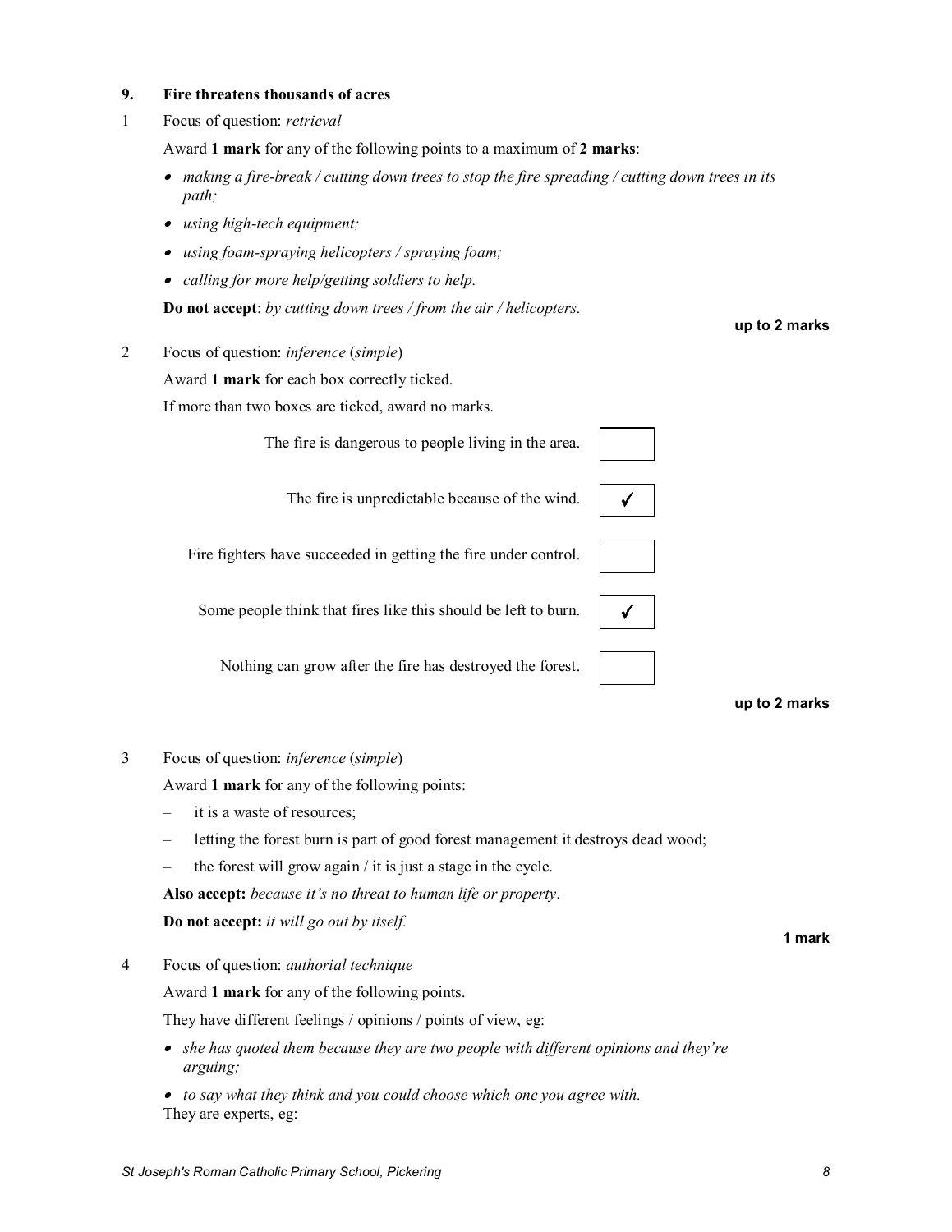· *because they know all about fires, it's their job to know what to do.*

Joe Millar's words add immediacy and make you realise what it would be like to be there, eg:

- · *because the reporter wanted to find out what people from the inside thought about this disaster.*
- 5 Focus of question: *interpretation of imagery*

Award marks for explaining any of the following points about the fire:

- devours / eats up;
- mobile:
- hard to control / wild / unpredictable;
- can escape;
- roars;
- threatening / dangerous;
- like an animal / seems alive;
- powerful.

Award **1 mark** for each reference to a different aspect of the fire to a maximum of **2 marks**, eg:

- · *it makes it sound as if it's wild and Joe can't control it;* (*1 mark*)*∙*
- · *because it's burning everything* (*just like a hungry beast would eat everything*)*;* (*1 mark*)*∙*
- · *it should be put out before it escapes;* (*1 mark*)*∙*

*the wind blows it in any direction and the fire eats up everything;* (*2 marks*)*∙*

- · *it makes it sound like it is a monster that just wants to eat whatever is in its way! And it is invincible so it can never be stopped by anyone;* (*2 marks*)
- *it suggests the fire is very hard to control because the fire seems to want more and more wood to be burnt.* (*2 marks*)

Also, award **2 marks** for responses which explain the image in the context of Joe Millar's comments, eg:

· *Joe wants to control the fire and he describes it as something wild and dangerous that needs to be tamed. It's as if it's hungry because it's eating up the forest.* 

**up to 2 marks**

#### **10. Whole booklet**

1 Focus of question: *overview of information*

Award **1 mark** for answers that show recognition, in general terms, of the fact that it shows a cycle of new life growing after fires, eg:

· *the fire burns down the wood and the new plants can grow.*